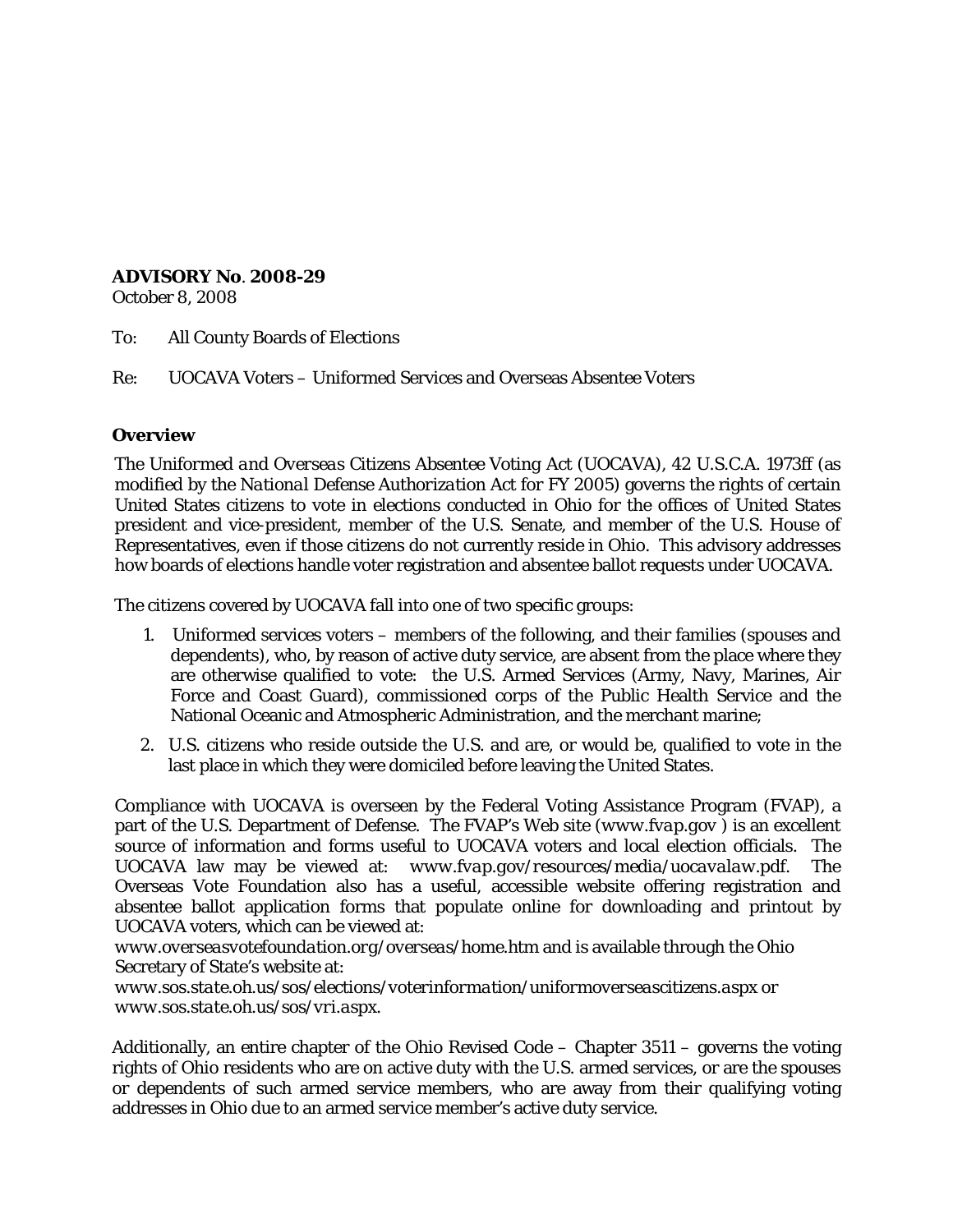This advisory reviews the provisions of both UOCAVA and Ohio's election laws that govern how Ohio election officials handle voter registration applications and absentee ballot requests received from UOCAVA voters. Unless otherwise noted, these provisions apply to all federal, and many state and local, elections.

To assist in locating the information that applies to a particular situation or question, this advisory is separated into the following categories:

- I. Definitions
- II. Uniformed Services Members, Spouses and Dependents
- III. Overseas Voters
- IV. Federal Write-in Absentee Ballot (FWAB)

# **I. Definitions**

Ĩ.

## **A.** " **Uniformed services voter**" means:

- 1. A member of a uniformed service on active duty who, by reason of such active duty, is absent from the member's place of residence where the member is otherwise qualified to vote;
- 2. A member of the merchant marine who, by reason of service in the merchant marine, is absent from the member's place of residence where the member is otherwise qualified to vote; and
- 3. A spouse or dependent of a member referred to in paragraphs (1) or (2) above, who, by reason of the active duty or service of the member, is absent from the person's place of residence where the spouse or dependent is otherwise qualified to vote.
- **B.** "**Uniformed services**" means the U.S. Army, Navy, Marines, Air Force, Coast Guard, the commissioned corps of the Public Health Service, and the commissioned corps of the National Oceanic and Atmospheric Administration.[1](#page-1-0)
- **C.** "**Overseas voter"** means:
	- 1. A person who resides outside the United States and is qualified to vote in the last place in which the person was domiciled before leaving the United States; or
	- 2. A person who resides outside the United States and, but for such residence, would be qualified to vote in the last place in which the person was domiciled before leaving the United States.

**D.** "**Federal Post Card Application" ("FPCA")** means*:* A federally prescribed form used by a uniformed services voter or overseas voter to register to vote and/or to request absentee ballots from local election officials. Voters may use either the cardstock FPCA

<span id="page-1-0"></span><sup>1</sup> Because an absent uniformed services voter is a citizen on *active duty* with a *uniformed service*, neither a uniformed service member on *reserve* status nor a member of Ohio's organized militia qualifies as an absent uniformed services voter. However, if a member of a U.S. armed forces reserve unit or the Ohio organized militia is called to active duty with the U.S. armed forces, then that person's status changes during the time of active duty to that of a uniformed service member. Consequently, if the person's active duty service takes the person away from his or her Ohio voting residence, then the person is an absent uniformed services voter. If the person's spouse and/or dependent(s) leave their Ohio voting residence to be with or near the service member, they likewise come within the absent uniformed service voters classification. Special absentee voting provisions for Ohio's organized militia members on active duty in Ohio are contained in R.C. 3509.031.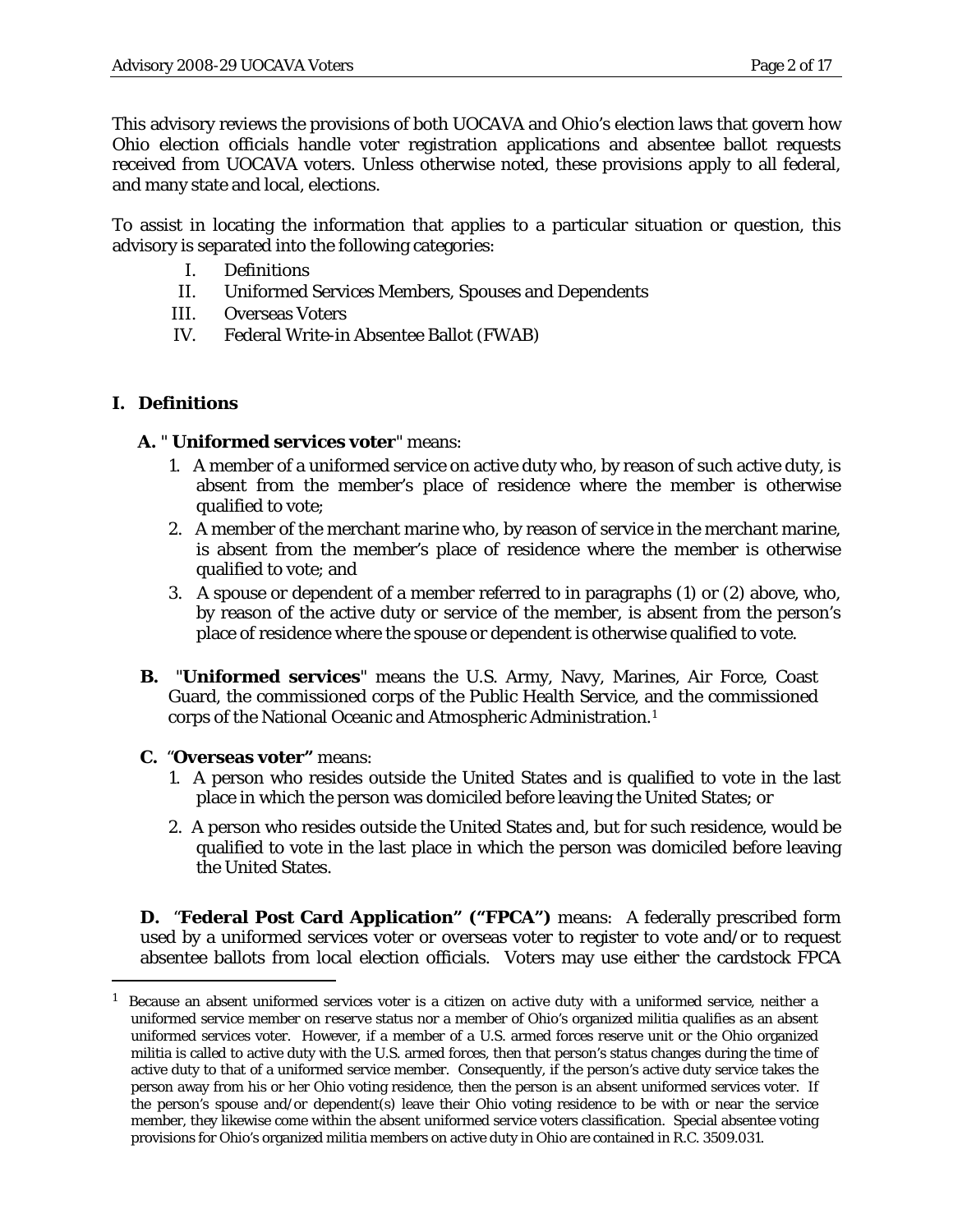Ĩ.

(obtainable from the Federal Voting Assistance Program, telephone (800) 438-8683 or email *[vote@fvap.ncr.gov](mailto:vote@fvap.ncr.gov)* ) or the online FPCA, which can be downloaded from *www.fvap.gov/pubs/onlinefpca.pdf*.

**E. "U.S. Citizen"** means: Native born or naturalized citizens of the 50 states, the District of Columbia, Puerto Rico, Guam, American Samoa, and the U.S. Virgin Islands.

### **II. Uniformed Services & Armed Services Members, Spouses and Dependents**

### **A. Eligibility Of Armed Services Voters To Vote Absentee**

Members of the U.S. armed services, $2$  and their spouses or dependents who have left Ohio to be with or near the armed services member, may vote absentee while away from their Ohio voting residence, whether they are stationed within or outside the United States, if they meet the following requirements of R.C. 3511.01 for voting in Ohio:

Any section of the Revised Code to the contrary notwithstanding, any person serving in the armed forces of the United States, or the spouse or dependent of any person serving in the armed forces of the United States who resides outside this state for the purpose of being with or near such service member, who will be eighteen years of age or more on the day of a general or special election and who is a citizen of the United States, may vote armed service absent voter's ballots in such general or special election as follows:

(A) If the service member is the voter, he may vote only in the precinct in which he has a voting residence in the state, and that voting residence shall be that place in the precinct in which he resided immediately preceding the commencement of such service, provided that the time during which he continuously resided in the state immediately preceding the commencement of such service plus the time subsequent to such commencement and prior to the day of such general, special, or primary election is equal to or exceeds thirty days.

(B) If the spouse or dependent of a service member is the voter, he may vote only in the precinct in which he has a voting residence in the state, and that voting residence shall be that place in the precinct in which he resided immediately preceding the time of leaving the state for the purpose of being with or near the service member, provided that the time during which he continuously resided in the state immediately preceding the time of leaving the state for the purpose of being with or near the service member plus the time subsequent to such leaving and prior to the day of such general, special, or primary election is equal to or exceeds thirty days.

(C) If the service member or his spouse or dependent establishes a permanent residence in a precinct other than the precinct in which he resided immediately preceding the commencement of his service, the voting residence of both the service member and his spouse or dependent shall be the precinct of such permanent residence, provided that the time during which he continuously resided in the state immediately preceding the commencement of such service plus the time subsequent to such commencement and prior to the day of such general, special, or primary election is equal to or exceeds thirty days.

<span id="page-2-0"></span><sup>2</sup> Ohio Revised Code Chapter 3511 applies to U.S. armed services (Army, Navy, Marines, Air Force and Coast Guard) members, their spouses and dependents, while UOCAVA is broader, covering uniformed services members as defined in Section I. B., above.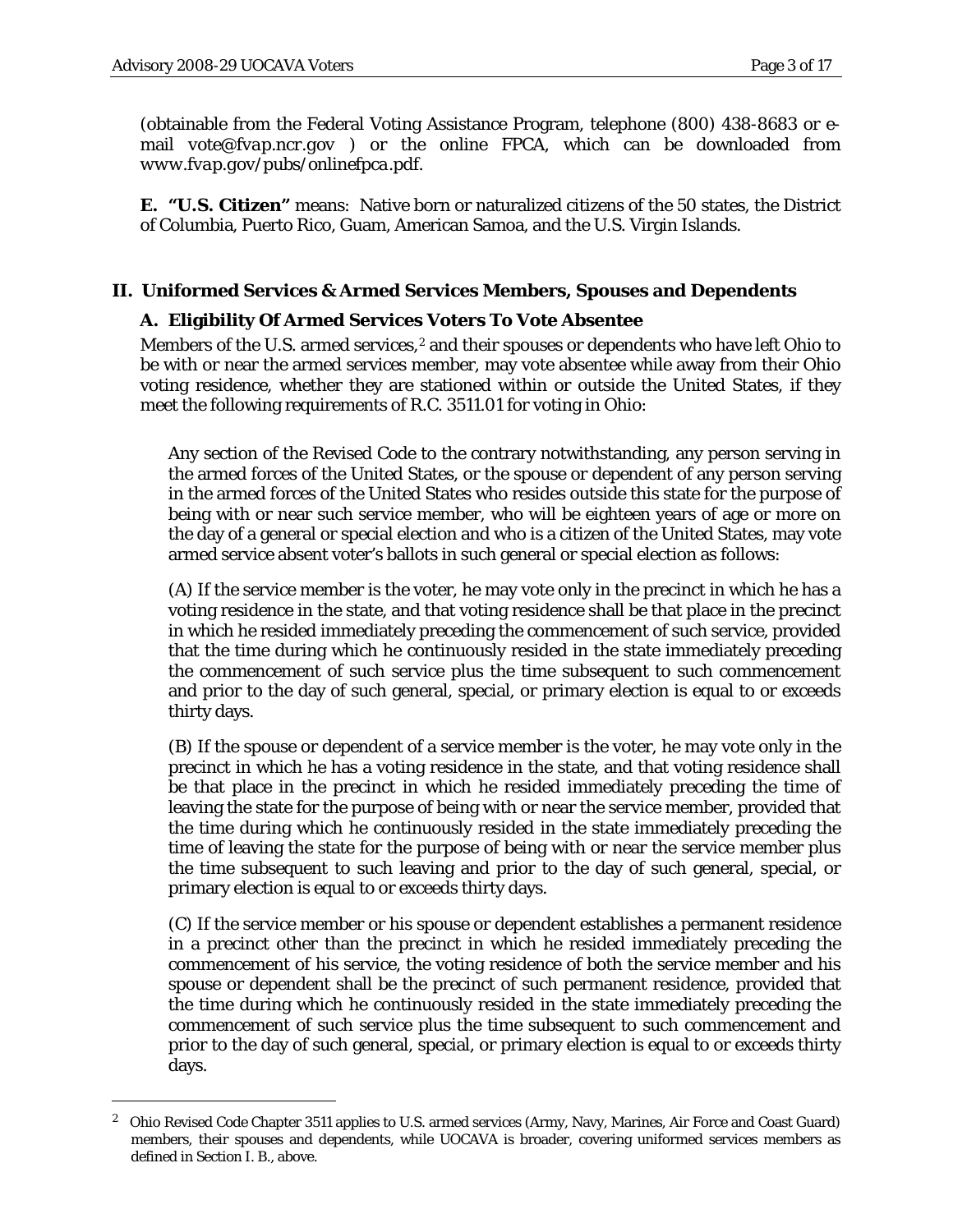# **B. Generally**

Both federal and state law provide procedures that allow qualified uniformed services/armed services members to register to vote and to vote by absentee ballot. *See generally*, 42 U.S.C. 1973ff-6; R.C. 3509.03 and R.C. 3511.01. Additionally, Chapter 3511 of the Ohio Revised Code contains specific provisions for registration and voting by members of the U.S. armed services.

# **C. Registering to Vote**

Any uniformed services/armed services member who is a resident of Ohio on active duty as a uniformed services/armed services member, or the spouse or dependent of a uniform services/armed services member who is a United States citizen and Ohio resident residing outside of Ohio or in another country to be with or near the service member, may use:

- 1. SOS prescribed voter registration form (Form #SEC4010). The form may be found on the Secretary of State's Web site at: *[www.sos.state.oh.us/sos/upload/publications/election/VRform.pdf;](file:///C:%5CDocuments%20and%20Settings%5Cbshinn%5CLocal%20Settings%5CTemporary%20Internet%20Files%5CContent.Outlook%5CLocal%20Settings%5CTemporary%20Internet%20Files%5Cpwolfe%5CLocal%20Settings%5CTemporary%20Internet%20Files%5CContent.Outlook%5CENDKHMUG%5Cwww.sos.state.oh.us%5Csos%5Cupload%5Cpublications%5Celection%5CVRform.pdf)*
- 2. National Voter Registration Form. The form may be found on the Elections Assistance Commission Web site at: *www.fabnit.com/nvra\_update.pdf*; or
- 3. FPCA. The application may be found on the Federal Voting Assistance Program Web site at: *www.fvap.gov/pubs/onlinefpca.pdf*. The application may also serve as a request for an absentee ballot (see below).

# **Voter Registration (and Requesting an Absentee Ballot) Using FPCA**

To register to vote using the FPCA, the uniformed services/armed services voter must submit a properly completed FPCA to the board of elections in the county in which the voter's qualifying voting address is located. A FPCA can also be used by the uniformed services/armed services voter to apply for an absentee ballot at the same time he or she registers to vote.

# **Voter Registration Deadline Waived If FPCA Used**

The voter registration deadline is waived for armed services voters who use the FPCA to register to vote. However, an armed services voter must register to vote **before** a board of elections may issue an absentee ballot to that service member.

**Note**: UOCAVA voters using the FPCA to register to vote and/or to request absentee ballots **do not have to provide proof of identification** otherwise required of voters by Ohio law.

# **D. Requesting Absentee Ballots**

1. To apply to receive an absentee ballot, an armed services voter, or the spouse or dependent of an armed services member, may deliver to the board of elections of the county in which the applicant's voting residence is located a signed application for an armed services absentee ballot using any of the following delivery methods: by U.S. Postal Service or other delivery service (such as UPS or FedEx), via fax, as a file attached to an e-mail, or in person. R.C. 3511.02.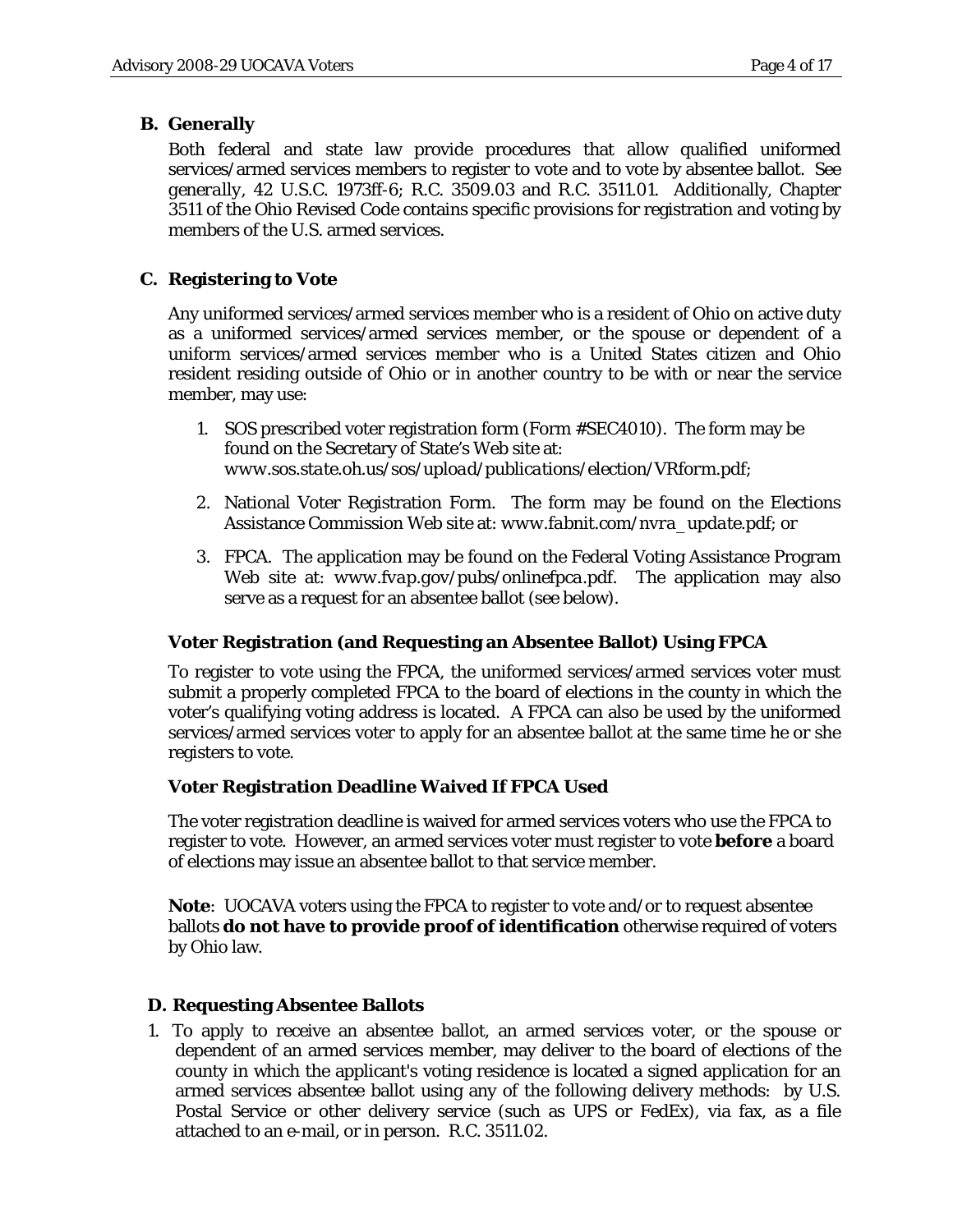- 2. An armed services voter who is a resident of Ohio on active duty as a uniformed services member, or the spouse or dependent of a uniformed services member who is a United States citizen and Ohio resident residing outside Ohio or in another country to be with or near the service member, may use the following to request an absent voter ballot for himself/herself:
	- a. SOS prescribed Application for Armed Service Absent Voter Ballot (Form 11-D),
	- b. The Federal Post Card Application (FPCA), or
	- c. A handwritten request for an absentee ballot.

### **Requesting an Absentee Ballot Using Armed Service Absent Voter Ballot (SOS Form 11-D)**

An armed services voter who is already registered to vote in Ohio and only wishes to request an absentee ballot may submit a completed Form 11-D to the appropriate county board of elections so that it arrives not later than noon on the third day before the election.

### **Requesting an Absentee Ballot Using FPCA**

A uniformed services/armed services voter who already is registered to vote in Ohio and wishes only to request an absentee ballot may submit a completed FPCA to the appropriate county board of elections so that it arrives not later than noon on the third day before the election.

R.C. 3511.02 provides that an armed services voter who is registered to vote in Ohio may apply for an absentee ballot using the FPCA. The armed services voter may submit the completed and signed FPCA to the appropriate board of elections by U.S. Postal Service or other delivery service (such as UPS or FedEx), via fax, or as a file attached to an email.

When using the FPCA to request an absentee ballot, the armed services voter must submit a properly completed FPCA to the board of elections in the county in which the voter's qualifying voting address is located. The FPCA can also be used by the armed services voter to register to vote **at the same time** as requesting an absentee ballot. Although Ohio waives the 30-day voter registration deadline for armed services voters, they must be registered to vote in Ohio **before** absentee ballots can be issued to them.

A uniformed services/armed services voter may use the FPCA to register to vote and/or to request an absentee ballot for one or more election(s). A uniformed services/armed services voter may use a single FPCA to request absentee ballots for all elections in which that individual is eligible to vote during a calendar year. An FPCA that requests ballots for "all elections" shall also serve as an application for ballots through the next two subsequent general elections that contain a federal office on the ballot.

**Note**: UOCAVA voters using the FPCA to register to vote and/or to request absentee ballots **do not have to provide proof of identification** otherwise required of voters by Ohio law.

**Note:** An FPCA is valid *only* if used by a UOCAVA (uniformed services or overseas) voter, as defined in Sections I.A. & I.C., above. If a board of elections has personal knowledge that an elector whose FPCA is on file with the board no longer qualifies as a UOCAVA voter, then that FPCA is no longer valid. If the FPCA is not longer valid, then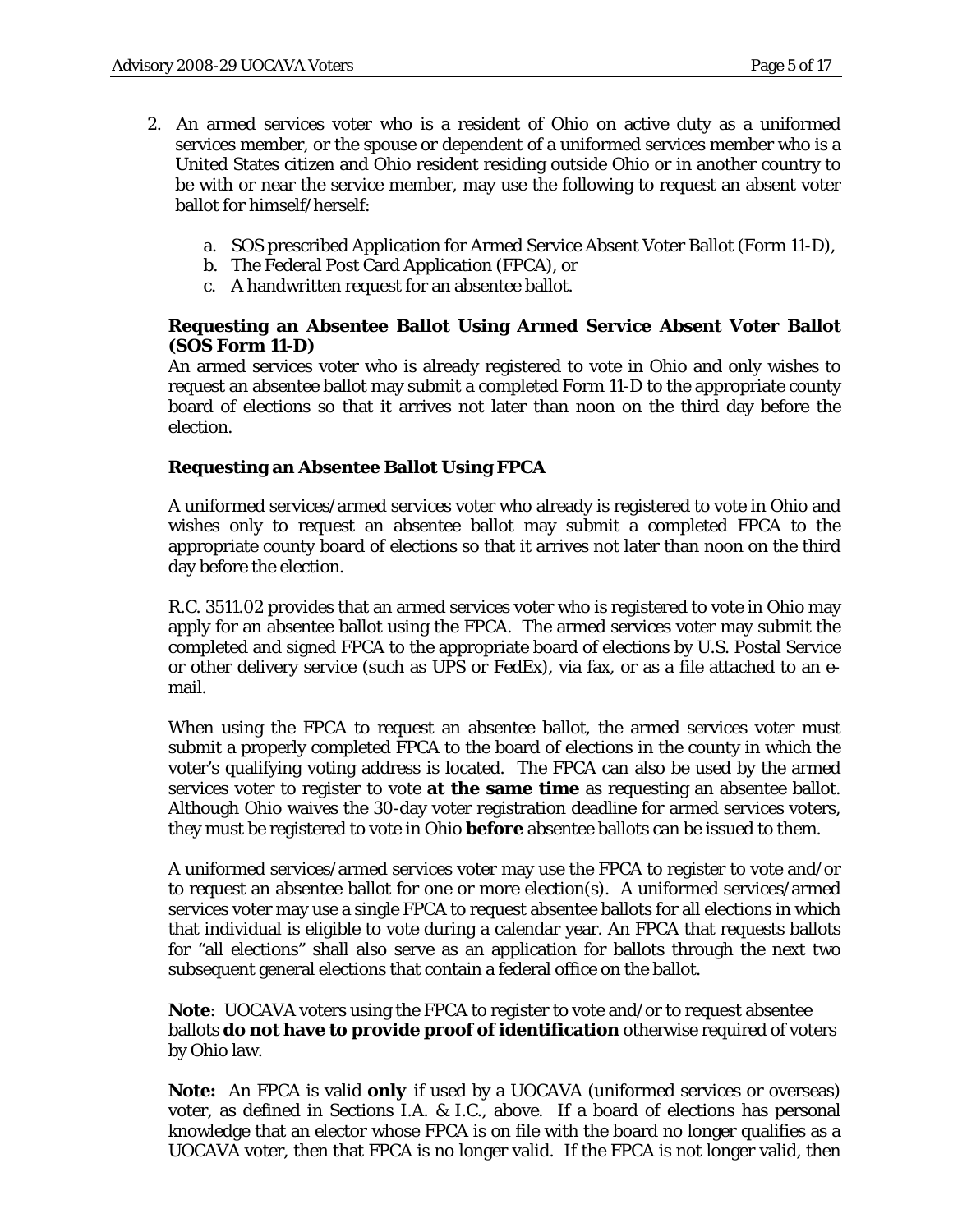the board of elections should notify the elector of his or her precinct polling location in the county.

# **Requesting an Absentee Ballot Using a Handwritten Request**

An armed services voter who is already registered to vote in Ohio and wishes only to request an absentee ballot may submit a handwritten request to the appropriate county board of elections so that it arrives not later than noon on the third day before the election.

A handwritten request for an absentee ballot must contain *all* of the following:

- 1. A request for an absentee ballot;
- 2. The election(s) for which ballot(s) is/are requested and, if the election is a partisan primary election, the applicant's political party affiliation;
- 3. A statement that the applicant is serving in the U.S. armed services, or is the spouse or dependent of a person serving in the U.S. armed services;
- 4. The length of time the applicant resided in Ohio immediately before:
	- the commencement of military service, or
	- **-** leaving Ohio to be with or near the service member;
- 5. The applicant's qualifying Ohio voting residence address;
- 6. A statement that the person is a qualified elector;
- 7. The applicant's name;
- 8. The applicant's birth date;
- 9. One of the following forms of personal identification:
	- the applicant's Ohio driver's license number, or
	- the last four digits of the applicant's Social Security number, or
	- a copy of a current and valid photo identification, or
	- a copy of a current and valid military identification, or
	- a current utility bill, bank statement, government check, government paycheck, or other government document that shows the applicant's name and address;
- 10. The address to which the absentee ballot is to be mailed or, if the ballot is to be faxed to the applicant, the fax number; and
- 11. The applicant's signature.

# **Request for Absentee Ballot Made by Relative for Armed Services Member, Spouse or Dependent**

A relative of an armed services voter may request a ballot for an armed services voter by using SOS prescribed "Application by Relative for Armed Service Absentee Voter Ballot" (Form 11-E). The application may be obtained from a county board of elections or the Secretary of State's office. R.C. 3511.02(C).

A "relative" includes the spouse, father, mother, father-in-law, mother-in-law, grandfather, grandmother, brother or sister of the whole blood or half blood, son, daughter, adopting parent, adopted child, stepparent, stepchild, uncle, aunt, nephew, or niece of an armed services voter.

The relative of an armed services voter must deliver in person or mail, but may not fax or email, the completed and signed form not later than noon the third day before the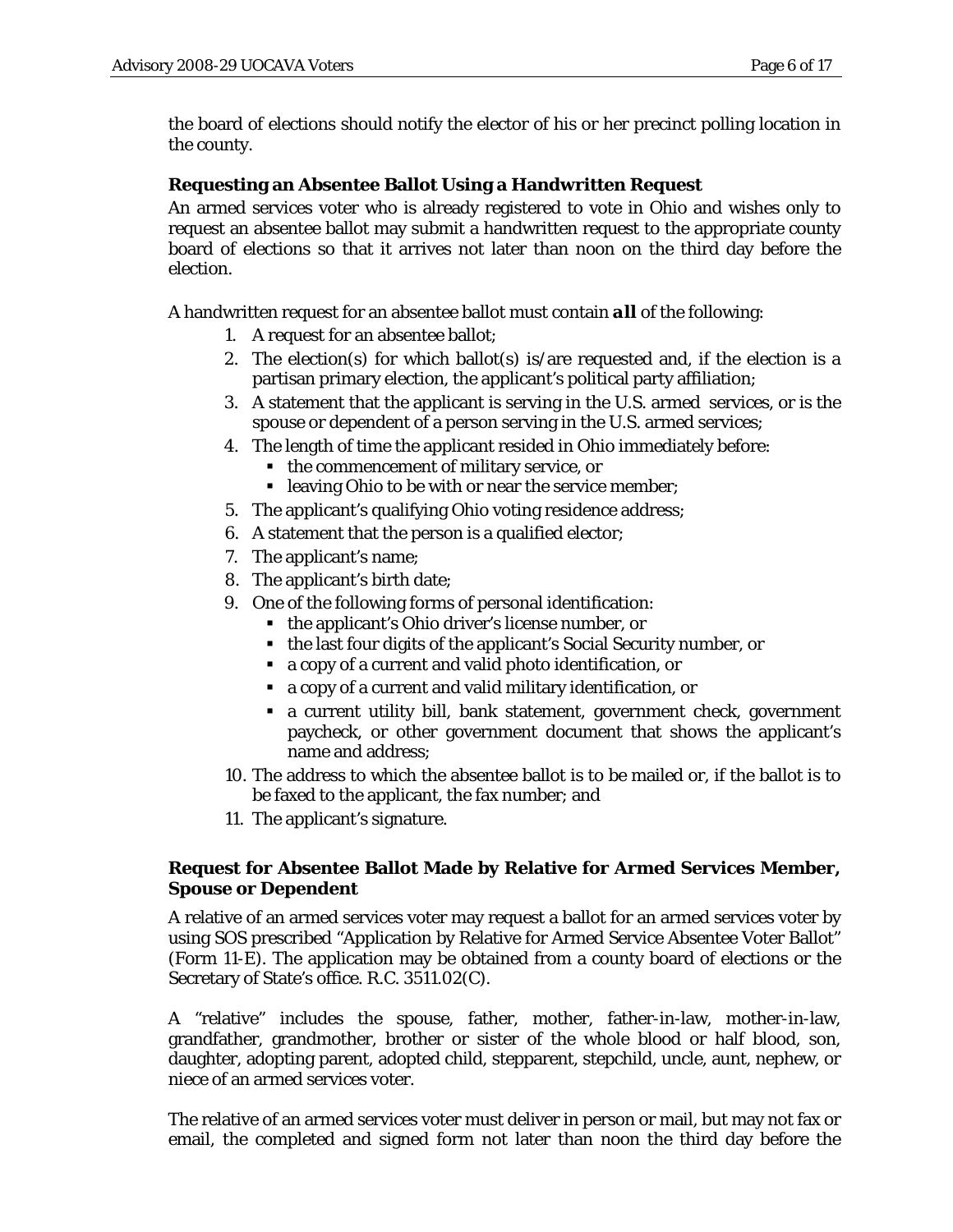election to the board of elections in the county in which the armed services voter's qualifying voting address is located. However, to ensure that the armed services voter receives the ballot in a timely manner, the request should be received as early as possible before the election to allow for sufficient time for processing the request and returning the voted ballot by the armed services voter. (See below for deadlines for return of voted ballots.)

### **E. When to Request Absentee Ballot(s)**

An absentee ballot for a uniformed services/armed services voter may be requested no earlier than January 1 of the year in which the election is held, or 90 days before the election – whichever is earlier – and, if the ballot is to be mailed to the armed services voter, not later than noon on the Saturday immediately prior to the election.

## **F. Incomplete Applications**

If a board of elections receives an absentee ballot request from an armed services voter that does not contain all of the required information, then the board shall promptly notify the armed services voter of the additional information required to be provided by the applicant to complete the application. R.C. 3511.04(A).

### **G. Transmitting Blank Absentee Ballot to Armed Services Voters**

A board of elections may transmit the armed service absentee ballot to the voter in one of three ways:

- 1. In person;
- 2. By U.S. Postal Service; or
- 3. By fax, upon request by the armed services voter.

**Note***:* A board **cannot** transmit a blank absentee ballot **by e-mail**.

#### **H. Return of Voted Armed Services Absentee Ballots**

**1. In person or by U.S. Postal Service**

Voted armed services absentee ballots must be returned to the appropriate board of elections office in person, by U.S. Postal Service or by other delivery service (such as UPS or FedEx). Ohio law **does not allow** voted absentee ballots to be returned electronically (e.g., via fax, e-mail or other form of electronic transmission).

#### **2. Deadlines**

#### **a. Armed service absentee ballots returned from within the United States**

To be included in the official canvass, otherwise valid armed service absentee ballots voted by service members, or the spouse or dependent of an armed service member, living outside Ohio but within the United States (including Alaska and Hawaii) must meet one of the following deadlines:

## **Returned in person**:

Must be received by the appropriate county board of elections no later than 7:30 p.m. on Election Day.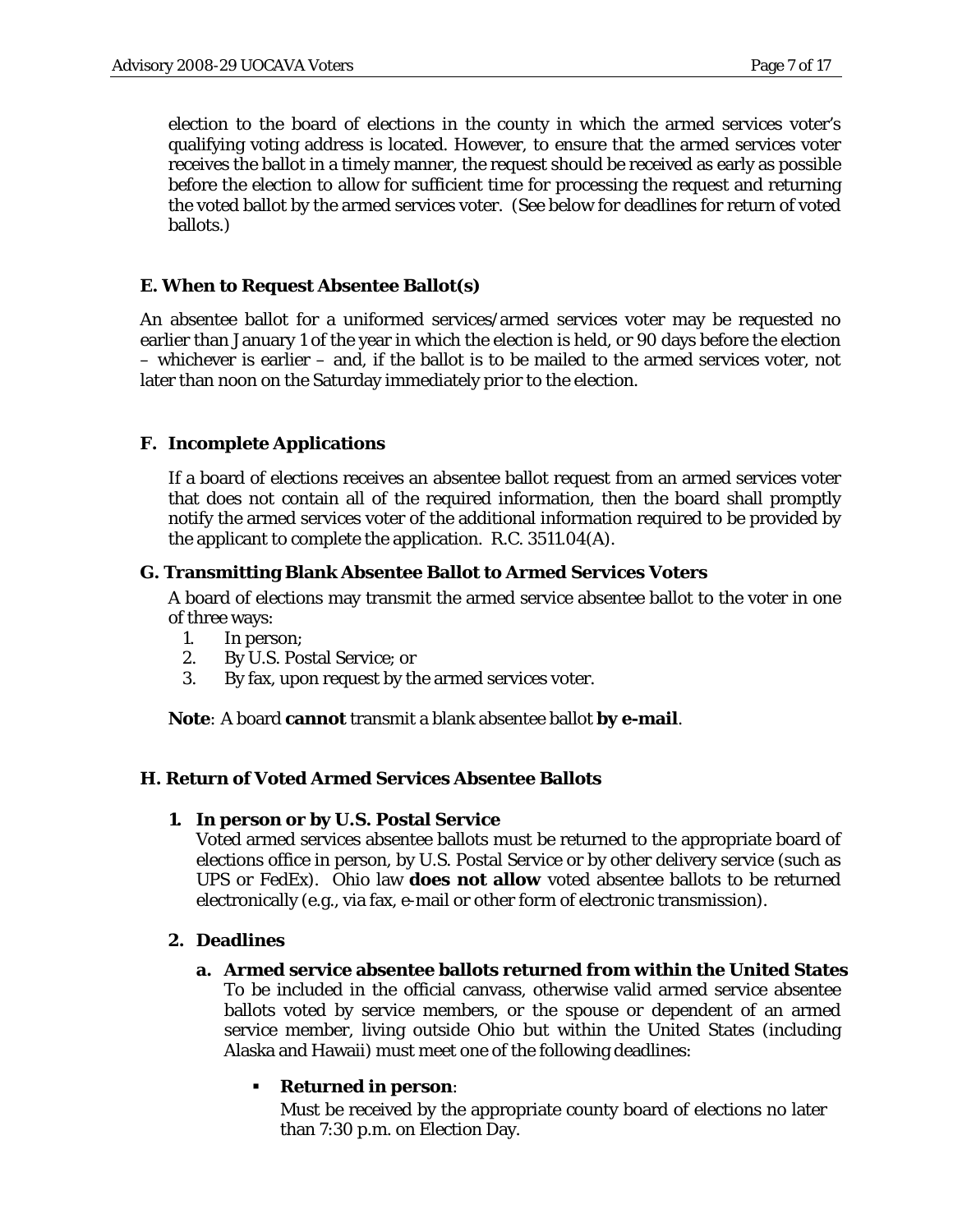- **Returned by delivery service other than the U.S. Postal Service**: Must be received by the appropriate county board of elections no later than 7:30 p.m. on Election Day.
- **Returned via the U.S. Postal Service**:

Any return envelope containing an armed service absent voter's ballot that is postmarked **within the United States prior to the day of the election** shall be delivered to the director no later than the 10<sup>th</sup> day after the election.

Additionally, R.C. 3511.11 (D)(1) provides that otherwise valid armed service absentee ballots delivered in envelopes postmarked prior to the day of the election that are received after the close of the polls on Election Day through the 10<sup>th</sup> day thereafter shall be included in the official canvass. However, this provision shall not apply to any mail that is postmarked using a postage evidencing system, including a postage meter, as defined in the relevant federal law (i.e., 39 C.F.R. 501.1). R.C. 3511.11(E)(3).

## **b. Armed service absentee ballots returned from outside the United States**

A return envelope that indicates that the voter (an armed service member, or the spouse or dependent of a armed service member) will be or was outside of the United States on the day of an election is **not required to be postmarked** in order for an armed service absent voter's ballot contained in it to be valid.

Whether or not the return envelope containing the ballot is postmarked or if the envelope contains an illegible postmark, an otherwise valid armed service absent voter's ballot that is:

- **1.** received after the close of the polls on Election Day through the 10th day after the Election Day or, if the election was a presidential primary election, through the 20th day after the day of the presidential primary election, and
- **2.** delivered in a return envelope that indicates that the voter will be outside the United States on the day of the election,

shall be included in the official canvass.

However, if a return envelope containing an armed service absent voter's ballot is postmarked or the identification envelope in it is signed **on or after Election Day**, the armed service absent voter's ballot shall not be counted.

## **III. Overseas Voters**

**Note***: "Overseas" means any country other than the United States, including other North American countries. "Overseas" does not include Alaska, Hawaii or U.S. territories.*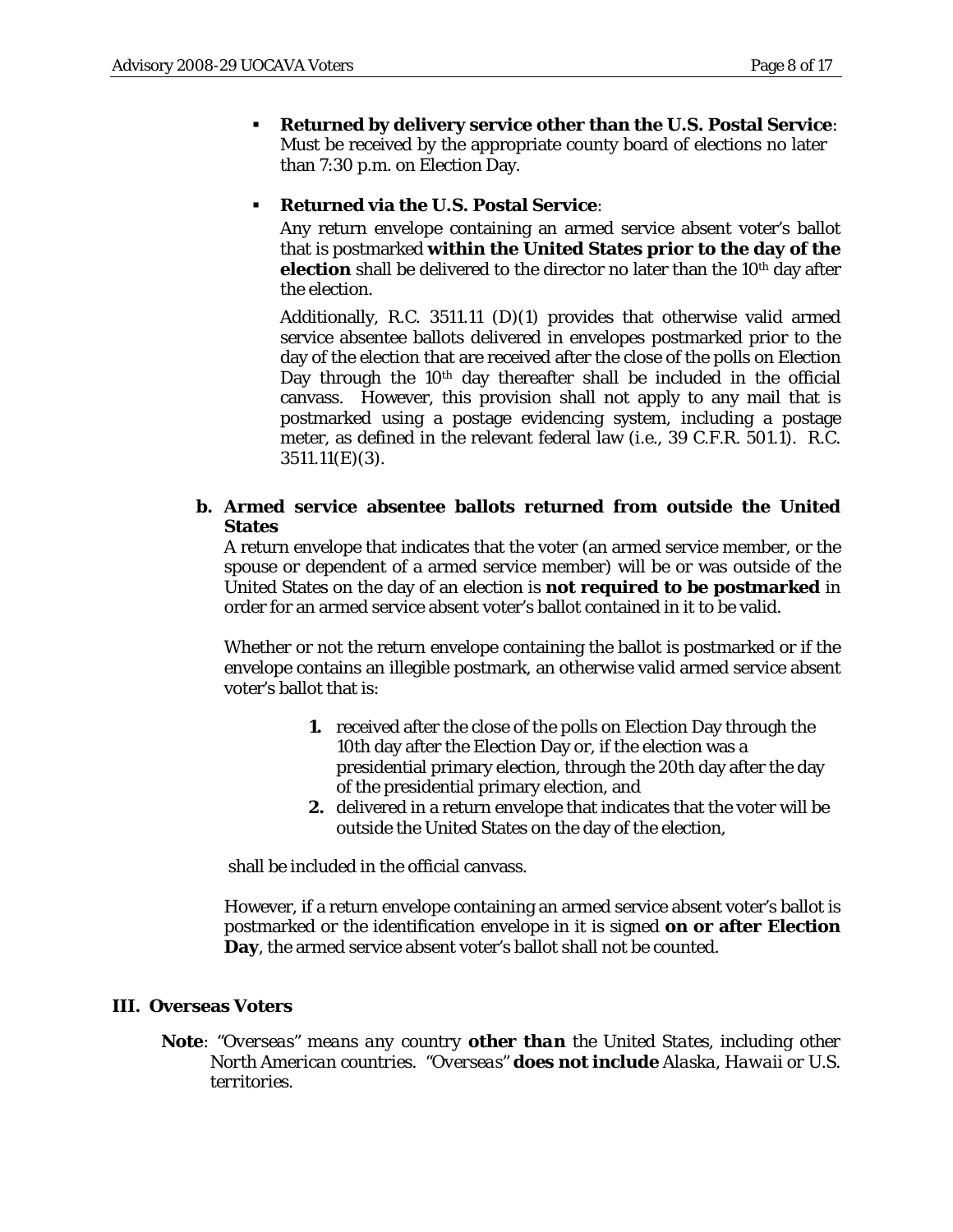# **A. Generally**

Both federal and state law contain procedures that allow overseas U.S. citizens to register to vote and to vote absentee. *See generally*, 42 U.S.C. 1973ff-6 (UOCAVA) and R.C. 3509.022, 3509.03, *et seq*. For the definition of "overseas voters," see Section I.C., above.

# **B. Registering to Vote**

If an overseas voter did not register to vote prior to moving outside of the United States, the person may use the FPCA to register. The application may be found on the Federal Voting Assistance Program Web site at: *www.fvap.gov/pubs/onlinefpca.pdf*. The application may also serve as a request for an absentee ballot (see below).

# **1. Voter Registration (and Requesting an Absentee Ballot) Using FPCA**

To register to vote using the FPCA, the overseas voter must submit a properly completed FPCA to the board of elections in the county in which the person's qualifying voting address is located. A FPCA can also be used by the overseas voter to apply for an absentee ballot at the same time as registering to vote.

**Note**: UOCAVA voters using the FPCA to register to vote and/or to request absentee ballots **do not have to provide proof of identification** otherwise required of voters by Ohio law.

# **2. Voter Registration Deadline NOT Waived for Overseas Voters**

The voter registration deadline is **not waived** for overseas voters who use the FPCA to register to vote. Therefore, if the overseas voter was not registered before he or she moved outside the United States, the properly completed FPCA must be received no later than 30 days before the election if delivered in person. If the FPCA is mailed to the board of elections, then it must be postmarked no later than the thirtieth day before the election. However, if the FPCA is mailed but contains no postmark or an illegible postmark, then it must be received by the board of elections or the secretary of state no later than the twenty-fifth day before the election. R.C. 3503.19(A).

# **C. Requesting Absentee Ballots**

Whether or not the overseas voter currently maintains a qualifying Ohio residence determines what method the voter may use to request an absentee ballot.

# **1. If the overseas voter currently maintains a qualifying Ohio voting address**

An overseas voter who maintains a qualifying Ohio voting address as defined in R.C. 3503.02, may use the foll0wing to request an absentee ballot for himself/herself:

- a. SOS prescribed Application for Absent Voter Ballot (Form 11-A),
- b. the Federal Post Card Application (FPCA) as provided in R.C. 3509.03, or
- c. A handwritten request for an absent voter's ballot.

# **i. Requesting an Absentee Ballot Using Application for Absent Voter Ballot (SOS Form 11-A)**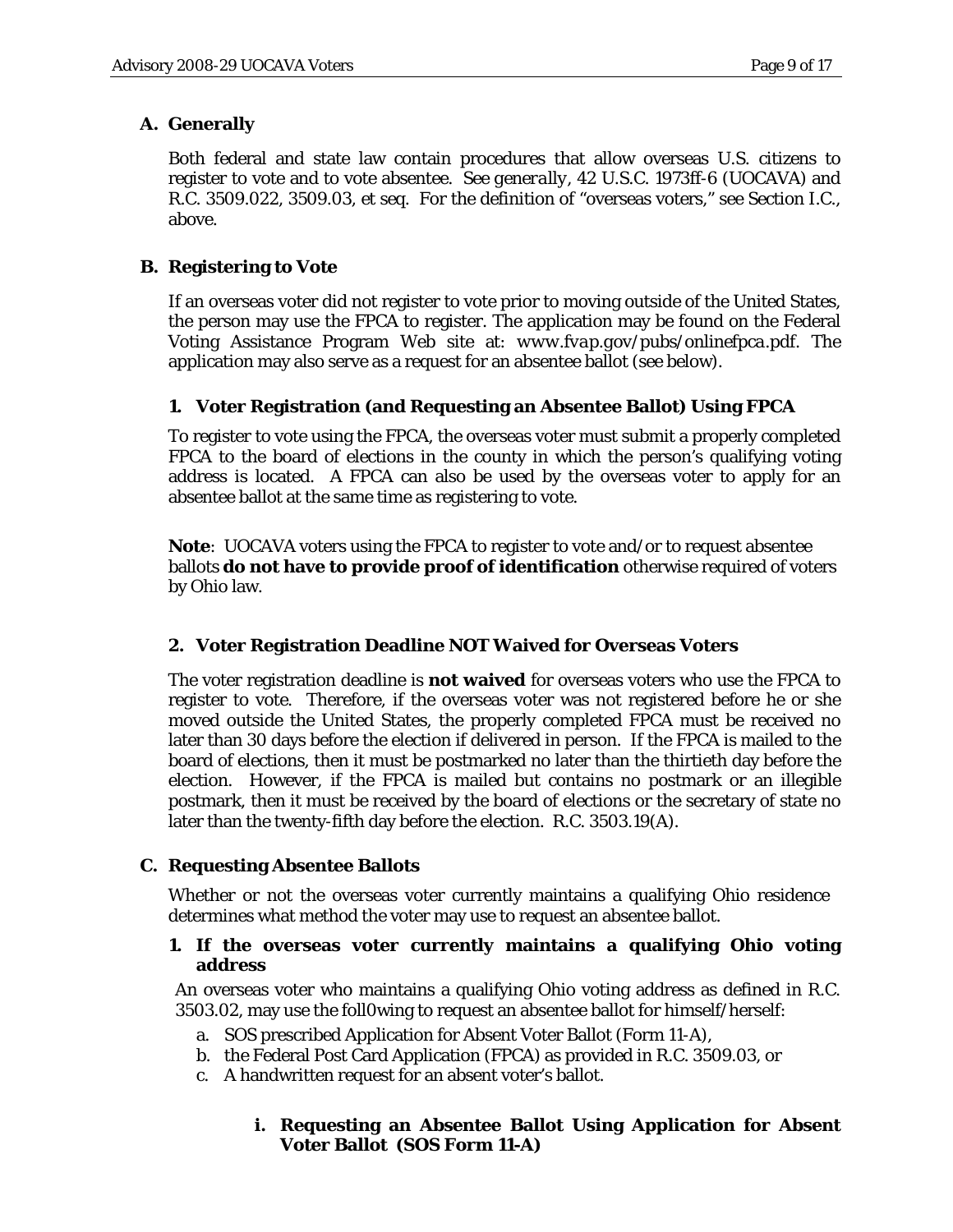An overseas voter who is already registered to vote in Ohio and wishes to request an absentee ballot may submit a completed Form 11-A to the appropriate county board of elections so that it arrives not later than noon on the third day before the election.

#### **ii. Requesting an Absentee Ballot Using FPCA**

An overseas voter who already is registered to vote in Ohio and wishes to request an absentee ballot may submit a completed FPCA to the appropriate county board of elections so that it arrives not later than noon on the third day before the election.

When using the FPCA to request an absentee ballot, the overseas voter must submit a properly completed FPCA to the board of elections in the county in which the overseas voter's qualifying Ohio voting address is located. The FPCA can also be used by the overseas voter to register to vote at the same time as requesting an absentee ballot. Overseas voters must be registered to vote in Ohio **before** absentee ballots can be issued to them.

An overseas voter may use the FPCA to request an absentee ballot for one or more election. An overseas voter may use a single FPCA to request absentee ballots for all elections in which that individual is eligible to vote during a calendar year. An FPCA that requests ballots for "all elections" shall also serve as an application for ballots through the next two subsequent general elections that include a federal office on the ballot.

**Note**: UOCAVA voters using the FPCA to register to vote and/or to request absentee ballots **do not have to provide proof of identification** otherwise required of voters by Ohio law.

**Note:** An FPCA is valid *only* if used by a UOCAVA (uniformed services or overseas) voter, as defined in Sections I.A. & I.C., above. If a board of elections has personal knowledge that an elector whose FPCA is on file with the board no longer qualifies as a UOCAVA voter, then that FPCA is no longer valid. If the FPCA is not longer valid, then the board of elections should notify the elector of his or her precinct polling location in the county.

#### **iii. Requesting an Absentee Ballot Using a Handwritten Request**

To receive an absentee ballot using a handwritten request, an overseas voter who is already registered to vote in Ohio must deliver a signed application for an absentee ballot to the board of elections of the county in which the overseas voter's qualifying Ohio voting residence is located. The application need not be in any particular form, though the voter may use Form 11-A; however, the application must contain the following:

- 1. A request for a ballot;
- 2. The election for which the ballot is requested and, if a partisan primary election, the applicant's political party affiliation;
- 3. A statement that the applicant is a qualified elector;
- 4. The applicant's name;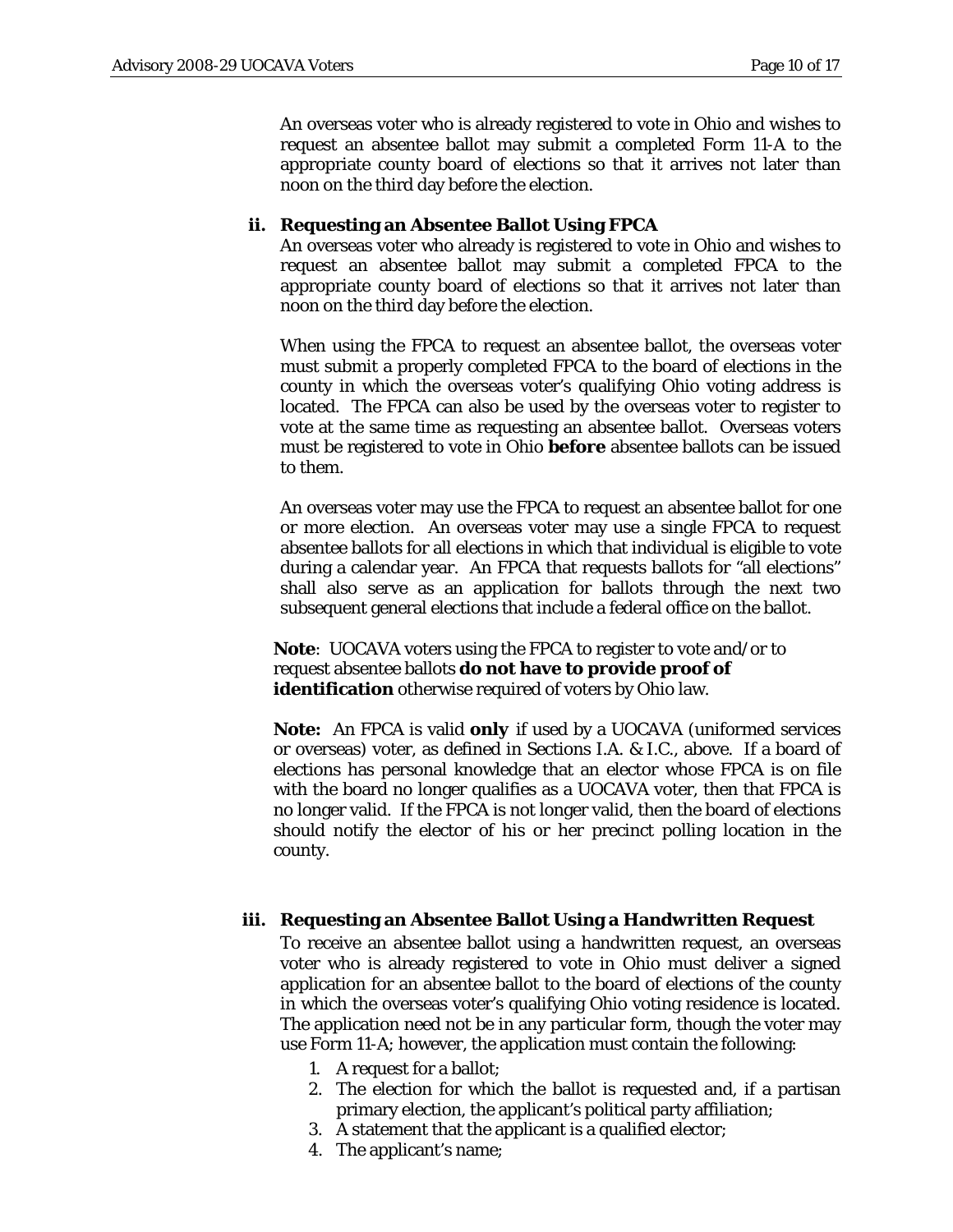- 5. The applicant's qualifying Ohio voting residence address;
- 6. Applicant's birth date;
- 7. As proof of the applicant's identity, one of the following:
	- **a.** The applicant's current Ohio driver's license number,
	- **b.** The last four digits of the applicant's social security number,
	- **c.** A copy of the applicant's current and valid photo identification,
	- **d.** A copy of the applicant's current and valid military identification, or
	- **e.** A copy of a current utility bill, bank statement, government check, government paycheck, or other government document that shows the applicant's name and address;
- 8. The address to which the ballot shall be sent via U.S. Postal Service; and
- 9. The applicant's signature.

#### **2. If the overseas voter does not have a qualifying Ohio voting address**

An overseas voter who does not have or maintain a qualifying Ohio voting address as defined in R.C. 3503.02 **must use the FPCA** to request an absentee ballot for himself/herself as provided in R.C. 3509.03.

#### **Requesting an Absentee Ballot Using FPCA**

An overseas voter who already is registered to vote in Ohio and wishes to request an absentee ballot may submit a completed FPCA to the appropriate county board of elections so that it arrives not later than noon on the third day before the election.

When using the FPCA to request an absentee ballot, the overseas voter must submit a properly completed FPCA to the board of elections in the county in which the overseas voter resided immediately before leaving the United States to live in another country. The FPCA can also be used by the overseas voter to register to vote at the same time he or she requests an absentee ballot. Overseas voters must be registered to vote in Ohio **before** absentee ballots can be issued to them.

An overseas voter may use the FPCA to request an absentee ballot for one or more election(s). An overseas voter may use a single FPCA to request absentee ballots for all elections in which that individual is eligible to vote during a calendar year. An FPCA that requests ballots for "all elections" shall also serve as an application for ballots through the next two subsequent general elections that include a federal office on the ballot.

**Note**: UOCAVA voters using the FPCA to register to vote and/or to request absentee ballots **do not have to provide proof of identification** otherwise required of voters by Ohio law.

**Note:** An FPCA is valid *only* if used by a UOCAVA (uniformed services or overseas) voter, as defined in Sections I.A. & I.C., above. If a board of elections has personal knowledge that an elector whose FPCA is on file with the board no longer qualifies as a UOCAVA voter, then that FPCA is no longer valid. If the FPCA is not longer valid, then the board of elections should notify the elector of his or her precinct polling location in the county.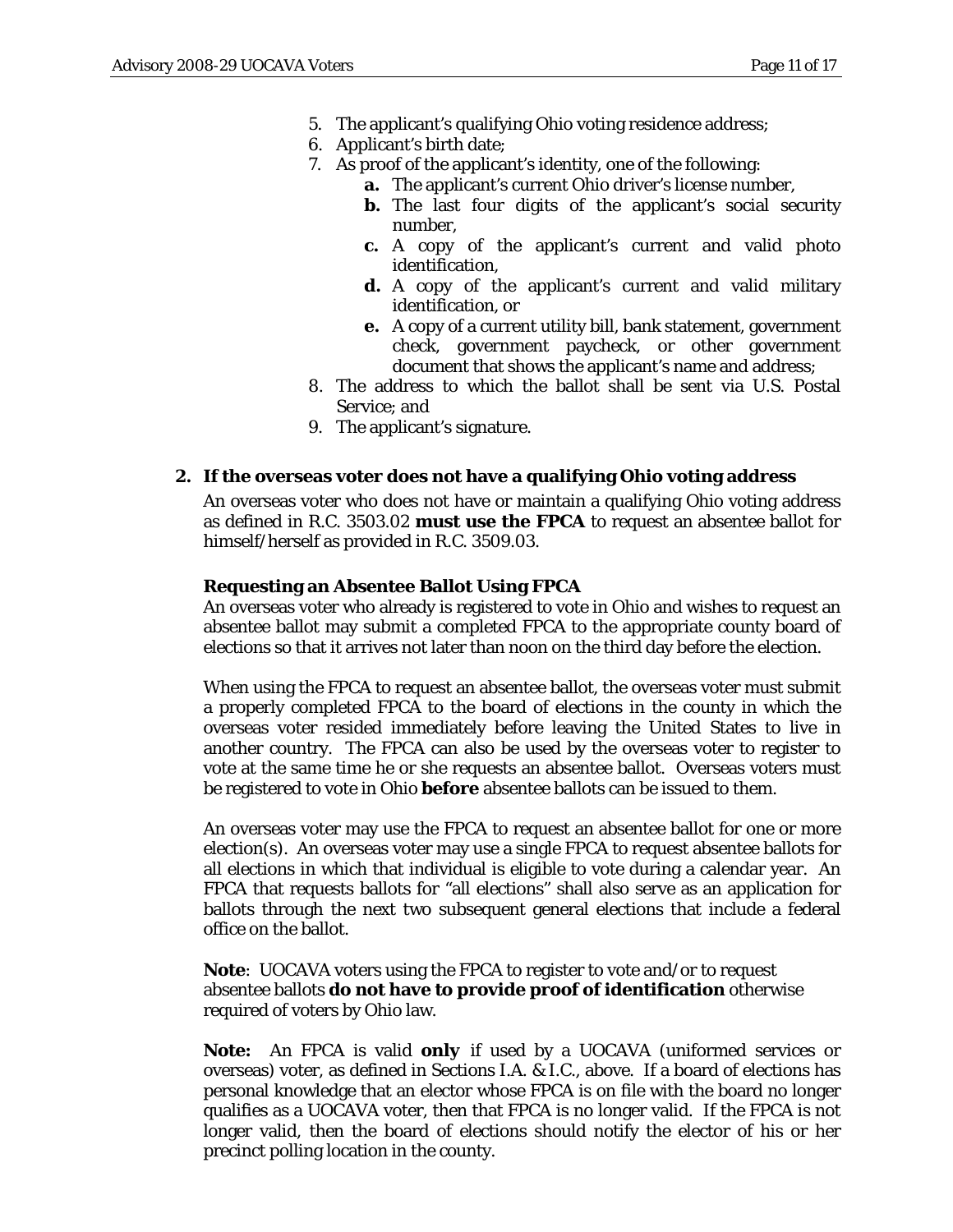### **D. When to Request Absentee Ballot**

An absentee ballot for an overseas voter may be requested no earlier than January 1 of the year in which the election is held, or 90 days before the election – whichever is earlier – and, if the ballot is to be mailed to the overseas voter, not later than noon on the Saturday immediately prior to the election.

### **E. Method of Delivery of Absentee Ballot Request**

An overseas voter may request an absentee ballot from the appropriate board of elections using U.S. mail or another delivery service (such as UPS or FedEx). The use of a delivery service other than U.S. mail by an overseas voter is **not a reason for rejecting** an otherwise valid absentee ballot application under R.C. 3509.03 or R.C. 3509.04.

### **F. Incomplete Applications**

If a board of elections receives an absentee ballot request from an overseas voter that does not contain all of the required information, then the board shall promptly notify the overseas voter of the additional information required to be provided by the applicant to complete the application. R.C. 3509.04(A).

#### **G. Determining Type of Ballot to be Sent to Overseas Citizens**

One of the determinations a board of elections must make **before** issuing an absentee ballot to an overseas voter is whether that person is eligible to vote a "full" ballot (federal, state, and local candidates and issues) or only a federal ballot (only candidates for president, vice-president and U.S. Congress, and not any issues or questions). That decision is determined by the overseas voter's residency status:

### **1. If the overseas voter currently maintains a qualifying Ohio voting address**

An overseas voter who maintains a qualifying Ohio voting address as defined in R.C. 3503.02 might be eligible to vote a "full" ballot.

#### **a."Full" Ballot Eligibility**

To be eligible to vote in state and local elections, as well as federal elections, an overseas voter must qualify as an Ohio elector. To be a qualified elector, the person must, among other things, be timely registered to vote at a qualifying Ohio voting residence. A person's voting residence is defined in R.C. 3503.02 as the place in which a person's habitation is fixed and to which, whenever absent, the person has the intention of returning. As discussed below, election officials may use a questionnaire to determine voter eligibility for state and local elections.

If an overseas voter who has lived outside Ohio for **less than four years** responds to a questionnaire sent by a board of elections that he or she intends to return to the qualifying Ohio voting residence, then the overseas citizen is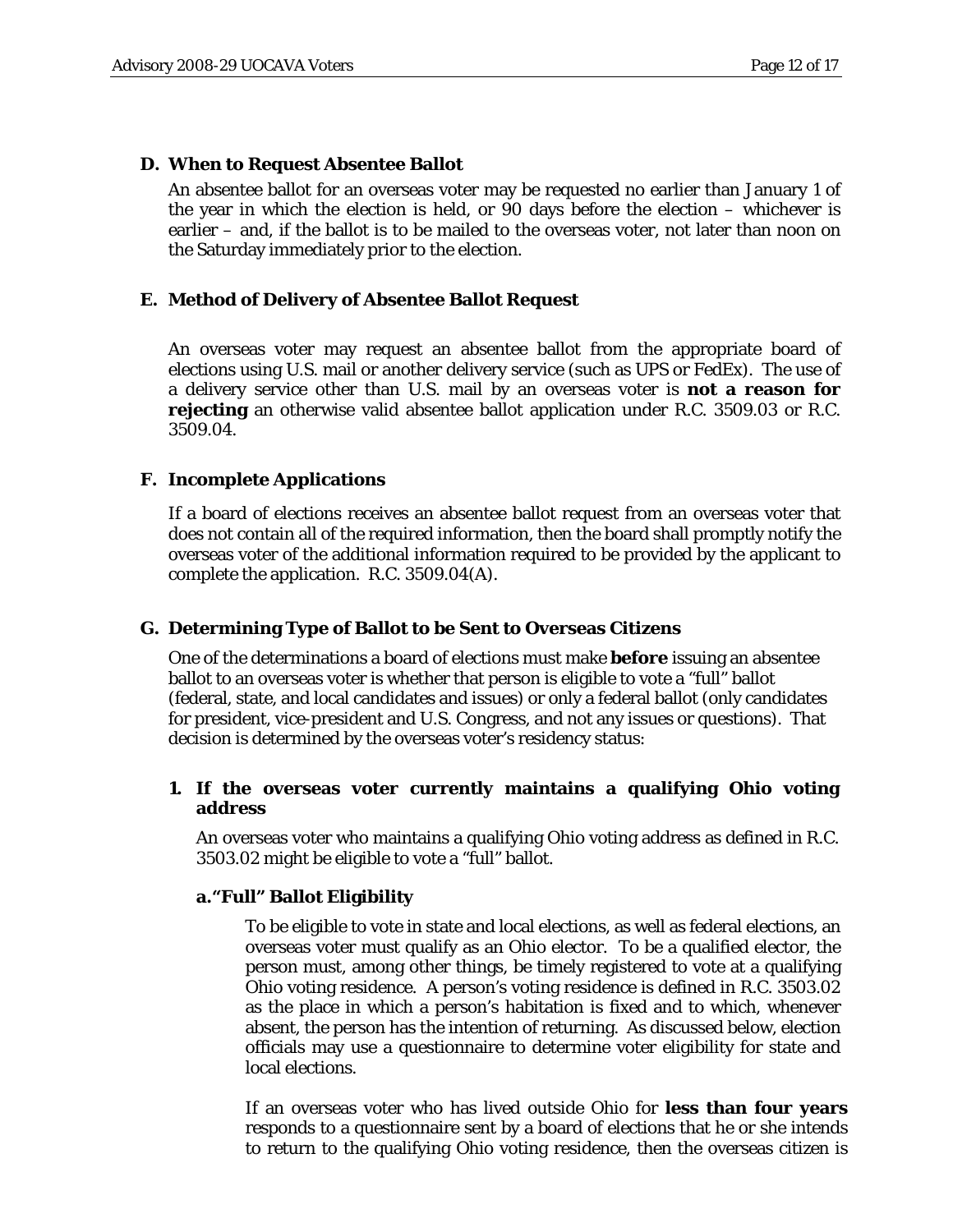eligible to vote a "full" ballot and should be provided with a regular absentee ballot.

### **b. Federal and State Government Employees**

U.S. citizens living overseas due to employment with federal or state government do not lose the right to vote in Ohio as the result of leaving his or her Ohio county of residence and should receive a "full" ballot. R.C. 3503.02(G).

### **2. If the overseas voter does not have a qualifying Ohio voting address, does not intend to return to Ohio, or has lived outside Ohio for four years or more**

- **a.** An overseas voter who does not have a qualifying Ohio voting address as defined in R.C. 3503.02 is eligible to vote only a federal ballot. The board of elections must determine the Ohio precinct in which the overseas voter resided immediately before leaving the United States to live in another country in order to determine which federal candidates should appear on the overseas voter's federal ballot. If the overseas voter cannot remember the exact street address at which the person lived, the board of elections should inquire regarding cross streets, geographic markers, former neighbors, or other means of identifying the correct precinct for an overseas voter.
- **b.** If the overseas voter indicates, in response to a questionnaire sent by the board of elections, that the overseas voter has no intention to return to Ohio, then the overseas voter is ineligible to vote a "full" ballot and should be provided only a federal ballot.
- **c.** If the overseas voter has resided outside Ohio continuously for a period of four or more years (and is not living overseas due to employment with the federal or state government), then the overseas voter is ineligible to vote a "full" ballot and should be provided only a federal ballot.
- **d.** If an overseas voter has voted in a state other than Ohio subsequent to leaving Ohio, the person is considered to have lost his or her Ohio residency and should therefore not receive any ballot from Ohio. R.C. 3503.02(H).

**Note**: Under federal law, there is **no limit** on the amount of time a citizen may live outside the U.S. and still be eligible to vote in federal elections, nor any requirement that the citizen intend to move back to Ohio or anywhere in the U.S. in order to be eligible to vote in federal elections.

**Note:** Nothing in federal law allows a U.S. citizen who has **never lived in Ohio** or who has not been a resident of Ohio for **at least thirty days** at some period in his/her life to register to vote in Ohio as an overseas voter. For example, if a U.S. citizen who is eligible to vote as an overseas voter in Ohio has a child while living outside the U.S., the child of the U.S. citizen is not eligible to vote as an overseas voter in Ohio unless the child has been an Ohio resident for at least thirty days at some period in the child's life.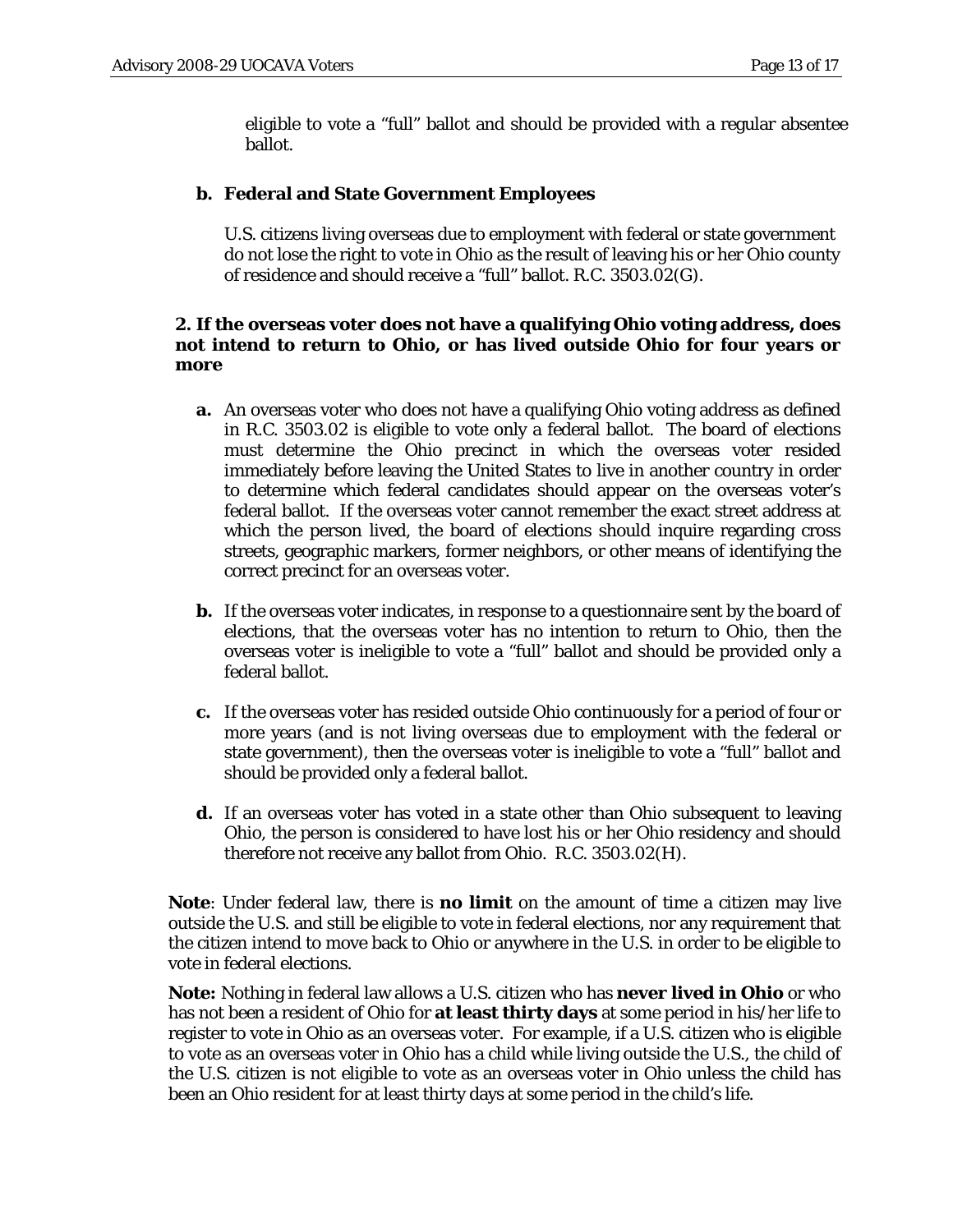### **3. If a qualifying Ohio voting address for an overseas voter or eligibility to vote in Ohio as an overseas voter cannot be determined**

If an absentee ballot application received from an overseas voter is proper on its face, the board of elections must issue the appropriate ballot – "full" or federal – to the overseas voter at the address provided by the overseas voter.

If the board is unsure which ballot  $-$  "full" or federal  $-$  the overseas voter is eligible to vote or if the board is uncertain that the person is eligible to vote as an overseas voter in Ohio, the board should promptly send (such as by e-mail if the applicant provided an email address) the person a questionnaire as described below and request a response before sending the overseas voter an absentee ballot.

However, if there is not sufficient time for the board to send the questionnaire and to receive a response to the questionnaire **before the deadline for an absentee ballot request** from an overseas voter, then the board should include a questionnaire with the absentee ballot, advising that the questionnaire must be completed and returned with the voted absentee ballot, and that failure to return the completed questionnaire may prevent the board from counting the ballot.

### **Content of Questionnaire**

A board of elections sending an overseas voter a questionnaire should include the following questions:

- 1. Are you a United States citizen?
- 2. Were you a resident of \_\_\_\_\_ County immediately prior to leaving Ohio/the United States?
- 3. When did you most recently reside in \_\_\_\_\_ County?
- 4. Between what dates did you live in \_\_\_\_\_\_ County?
- 5. Were you a registered voter in \_\_\_\_\_\_ County before leaving Ohio/the United States?
- 6. Do you intend to return to \_\_\_\_\_ County?
- 7. Have you registered to vote in any other jurisdiction since leaving Ohio?
- 8. Is your absence from Ohio/the United States due to your state or federal employment?

The board should note which absentee ballot was sent with a questionnaire because the board should not count the ballot if a questionnaire was sent but not returned to the board **and** if the board is still unable to determine a person's qualifying Ohio address or eligibility to vote in Ohio as an overseas voter.

**Note: NEVER** send a questionnaire to uniformed services voters.

#### **H. Transmitting Blank Ballot to Overseas Voters**

A board of elections may transmit the absentee ballot (and questionnaire, if necessary) to the overseas voter one of two ways:

- 1. In person; or
- 2. By U.S. Postal Service.

**Note:** Absentee ballots mailed to overseas voters must be sent by not less than first class service. However, a board cannot transmit blank absentee ballots by e-mail or fax to overseas voters.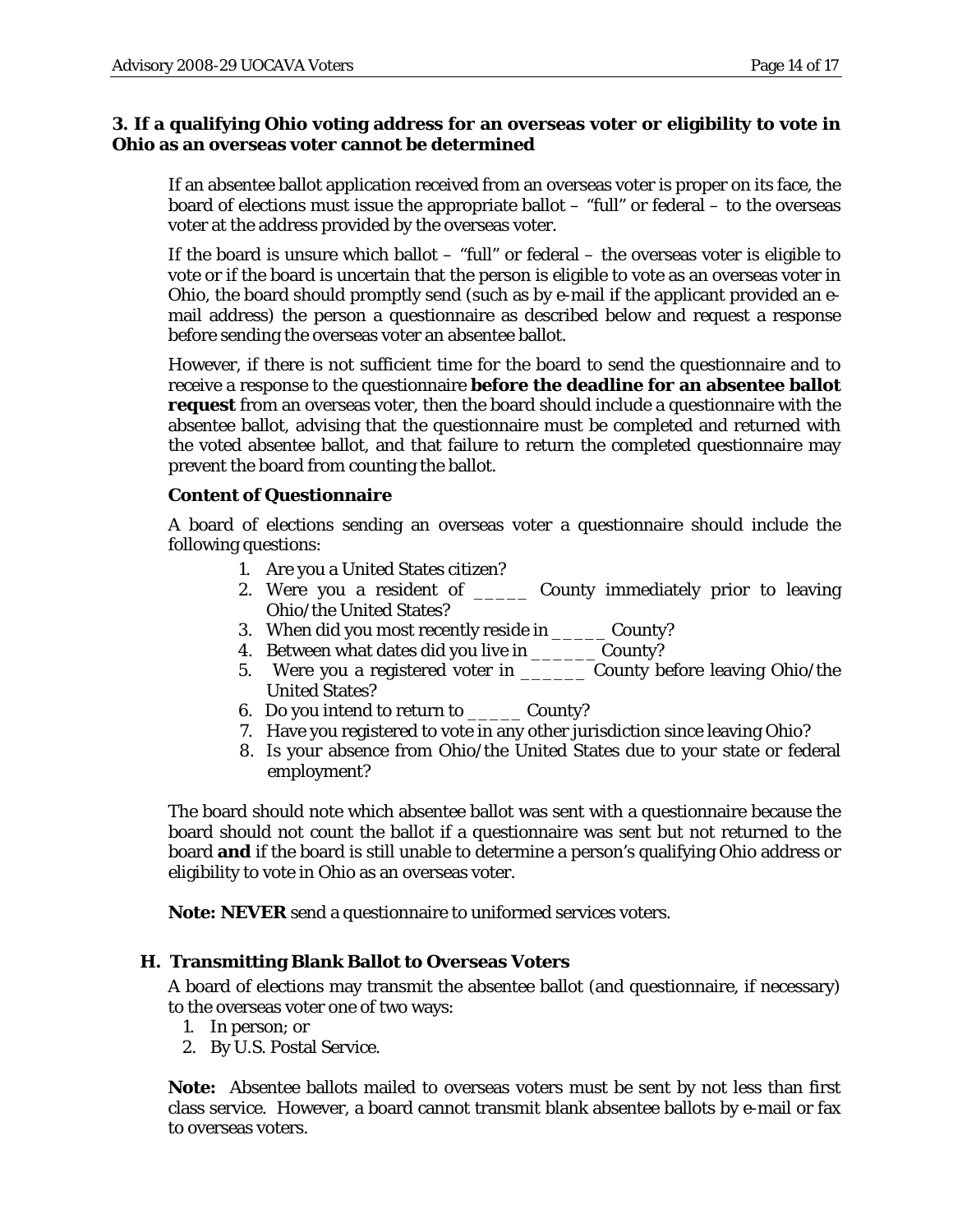## **Enclose Form 12-I with Blank Absentee Ballots**

Pursuant to R. C. 3509.03, when mailing an absentee ballot to an overseas voter who applied for it using the FPCA, the board of elections shall enclose a form prescribed by the Secretary of State (Form 12-I) to notify to the voter that he or she must report to the board any subsequent changes in his or her voting status or his or her subsequent intent to vote in any such election in the precinct in this state where he or she is registered to vote.

# **I. Deadline for Overseas Voter's Voted Absentee Ballot**

The return envelope containing a ballot voted by an overseas voter must indicate that it was mailed from outside the United States. To be counted, a ballot must be received by the appropriate board of elections no later than the  $10<sup>th</sup>$  day after the election.

In addition to the reasons set forth in R.C. 3509.07 to reject an absentee ballot, R.C. 3509.05 provides that an absentee ballot returned from an overseas citizen cannot be counted if:

- the ID envelope is dated, or the return envelope is postmarked, after the date of the election, or
- the ballot is received by the board of elections after the tenth day after the election.

**Note:** An overseas voter's use of a delivery service (such as UPS or FedEx) rather than mail to return an absentee ballot is **not** a reason to reject an otherwise valid absentee ballot under R.C. 3509.06 or 3509.07.

## **J. Processing Voted Absentee Ballots When Questionnaire is Received Back with Voted "Full" Ballot**

- 1. If an overseas voter answers on the questionnaire that he or she:
	- is a U.S. citizen,
	- **Exercise 1** is a resident of the Ohio county,
	- has lived continuously outside Ohio for a period of less than four years, and
	- **Intends to return to the qualifying Ohio voting residence,**

then the vote(s) cast on the ballot for federal, state, and local candidates and issue should be counted.

- 2. If the overseas voter indicates that he or she is a U.S. citizen and was a resident of the county before leaving the country but that the voter has lived outside Ohio for four years or more OR the voter does not intend to return to the county, the voter's ballot must be remade using the procedures listed in Directive 2008-69 (Remake of Optical Scan Ballots) and only the vote(s) cast for federal candidates should be transferred onto the remade ballot.
- 3. If the overseas voter is not a U.S. citizen or has never been a resident of the county, the ballot **should not be counted**.
- 4. If the applicant does not return a completed questionnaire along with the "full" ballot that was voted, AND the board is otherwise unable to determine the person's eligibility to vote, the ballot **should not be counted**.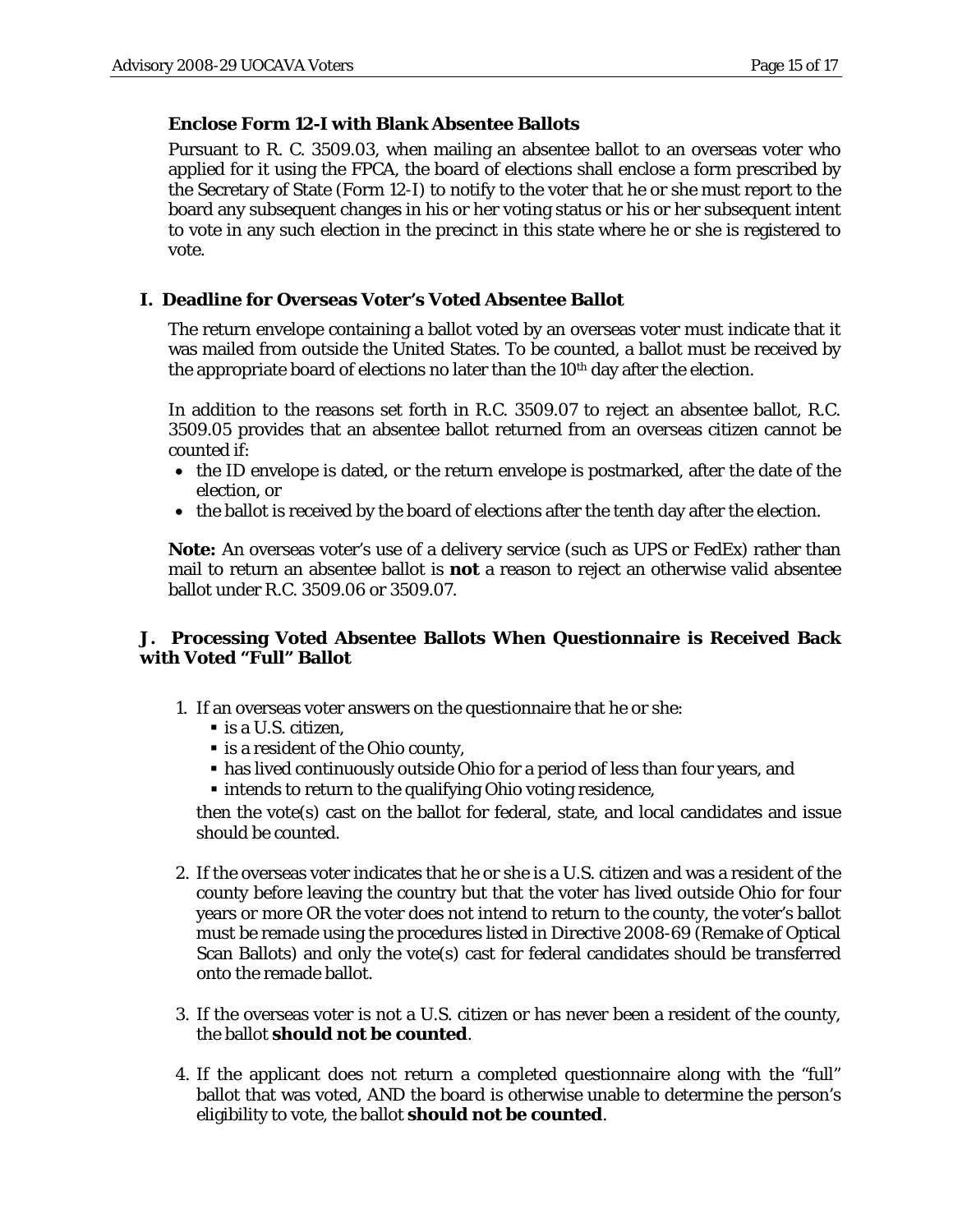## **IV. Federal Write-in Absentee Ballot (***FWAB***) -** *General Election Only*

## **A. Generally**

Federal law provides for an official Federal Write-in Absentee Ballot (Standard Form 186 [Oct. 95] – the "FWAB"), which may be used by eligible uniformed services and overseas voters who timely requested, but have not yet received, a regular absentee ballot for a federal general election. In Ohio, the FWAB may be used only to vote for federal offices in a general election; it cannot be used to vote in a federal primary election or in any state or local election.

*The FWAB is an actual ballot, not an application for an absentee ballot*. Only properly registered voters residing outside the U.S. whose regular absentee ballot requests were received by the appropriate boards of elections at least 30 days before the election may use the FWAB.

Generally, there are two situations in which an eligible overseas voter will use an FWAB:

- 1. The voter will be unreachable during the regular absentee voting period.
	- *Example*: The board of elections receives in January an FPCA absentee ballot request from a voter who is a U.S. Navy submariner. The FPCA requests absentee ballots for all elections held in the voter's precinct during that calendar year. However, the voter will be on submarine duty from mid-September to mid-December that year. Consequently, the voter will be incommunicado when the absentee ballots for the general election are ready. Before leaving for sea duty, the voter may use the FWAB to vote for federal offices to be elected at the general election only.
- 2. The voter has not yet received his regular absentee ballot and is concerned that the ballot may come too late to be voted and returned in time to be counted in the election.
	- *Example:* The board of elections receives the absentee ballot application of a U.S. citizen living abroad at least 30 days before the general election. Two weeks before the election, the voter still has not received an absentee ballot. This overseas voter is able to vote for federal offices using the FWAB. If, after mailing the voted FWAB to the board of elections, the voter receives the regular absentee ballot, the voter still may vote and return the regular absentee ballot. If the board receives both the FWAB and the regular absentee ballot by the 10<sup>th</sup> day after the general election, the regular absentee ballot will be counted instead of the FWAB.

## **B. Processing a Voted Federal Write-in Absentee Ballot**

Upon receiving an FWAB, the board of elections should examine its absentee lists as well as the FWAB return envelope. The FWAB is valid if the board determines that:

- 1. The voter is eligible to vote in that county,
- 2. The voter's application for a regular absentee ballot request was received at least 30 days *before* the general election,
- 3. The voter properly completed the "Voter's Declaration" on the *FWAB* return envelope,